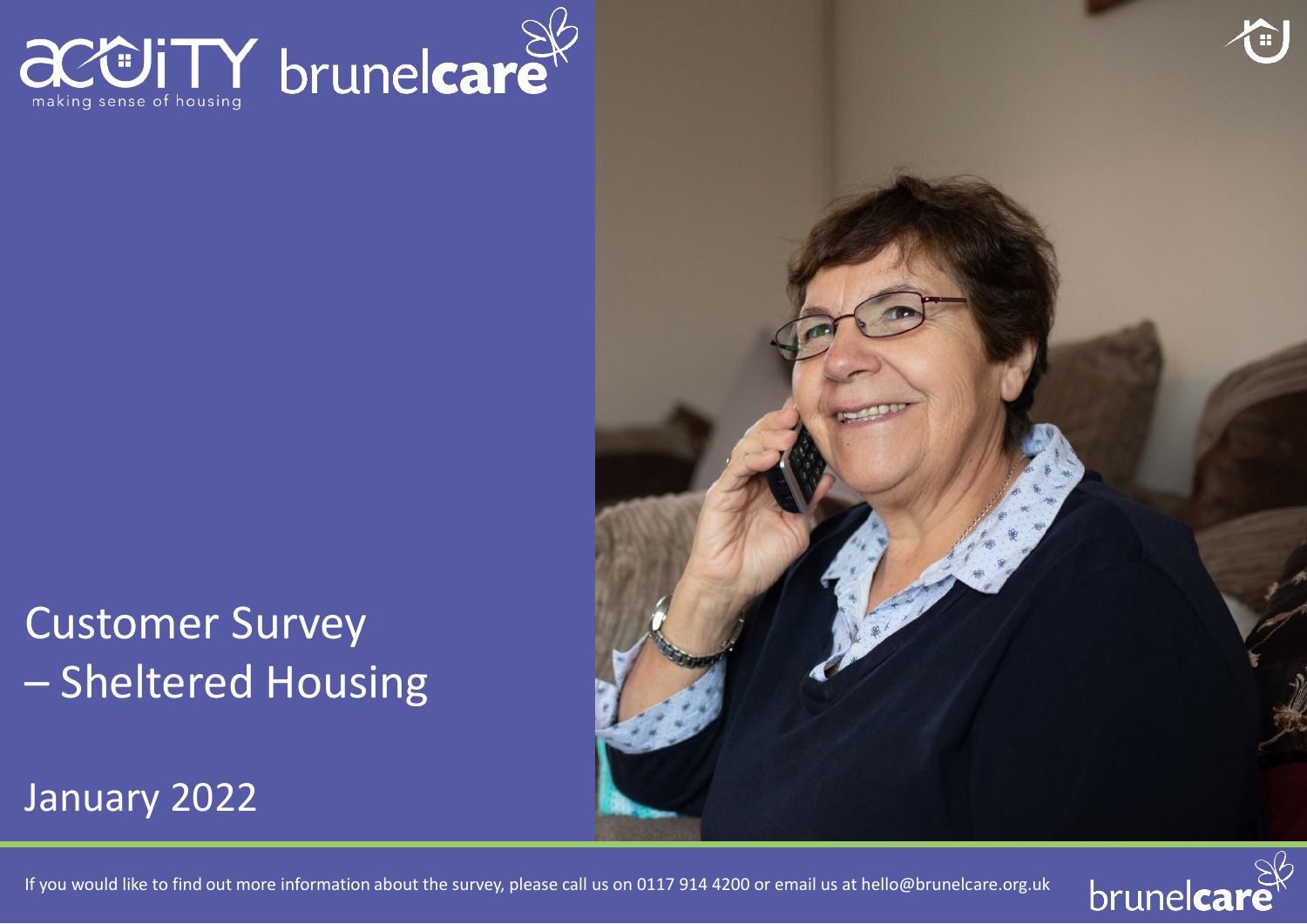#### About the Survey

Between October 2021 and January 2022 many of you took part in an important survey.

The survey focused on how happy you are with the way Brunelcare delivers key services and maintains your homes. The survey was anonymous and carried out by an independent market research company - Acuity Research & Practice.

Customers were split into 6 groups (Sheltered, Retirement Village, Care Homes, Help When You Need It – Community Support, Community Care and Extra Care) and each group was sent a questionnaire tailored to them.

The survey was carried out by sending a paper questionnaire to all customers.

This report contains key results from the survey in respect of customers' opinions about their homes and the services received.



A total of

**406**

customers took

part out of a

possible 906.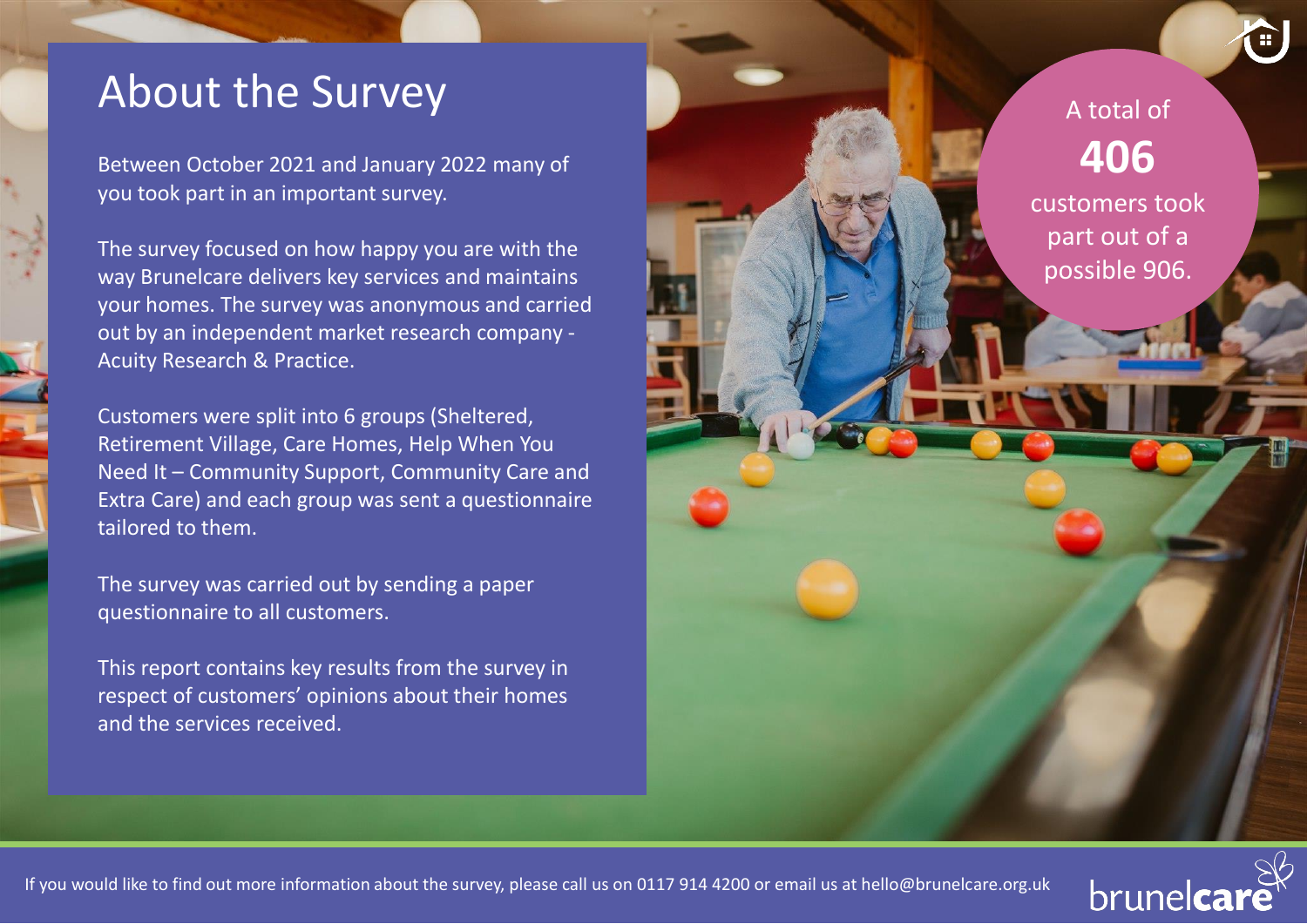# Housing Services



Some **88%** of customers are satisfied with the quality of their home, with slightly more feeling that their home is safe and secure **(88%)**.



Over four-fifths of customers are satisfied with the overall appearance of their scheme **(84%)** and considerably fewer are satisfied that Brunelcare makes a positive contribution to their neighborhood **(68%)**.



A further **86%** of customers are satisfied with the value for money that their rent represented and slightly fewer are satisfied with the value for money of their service charge **(75%)**.

83% 84% 75% 62% Communal Areas Clean & Safe **Grounds** Maintenance Cleaning & Grounds Maintenance Value for Money Deals with Anti-Social Behaviour **Customers** want the quality and frequency of the cleaning service improved. Customers also want general improvements to the grounds maintenance.



brunelca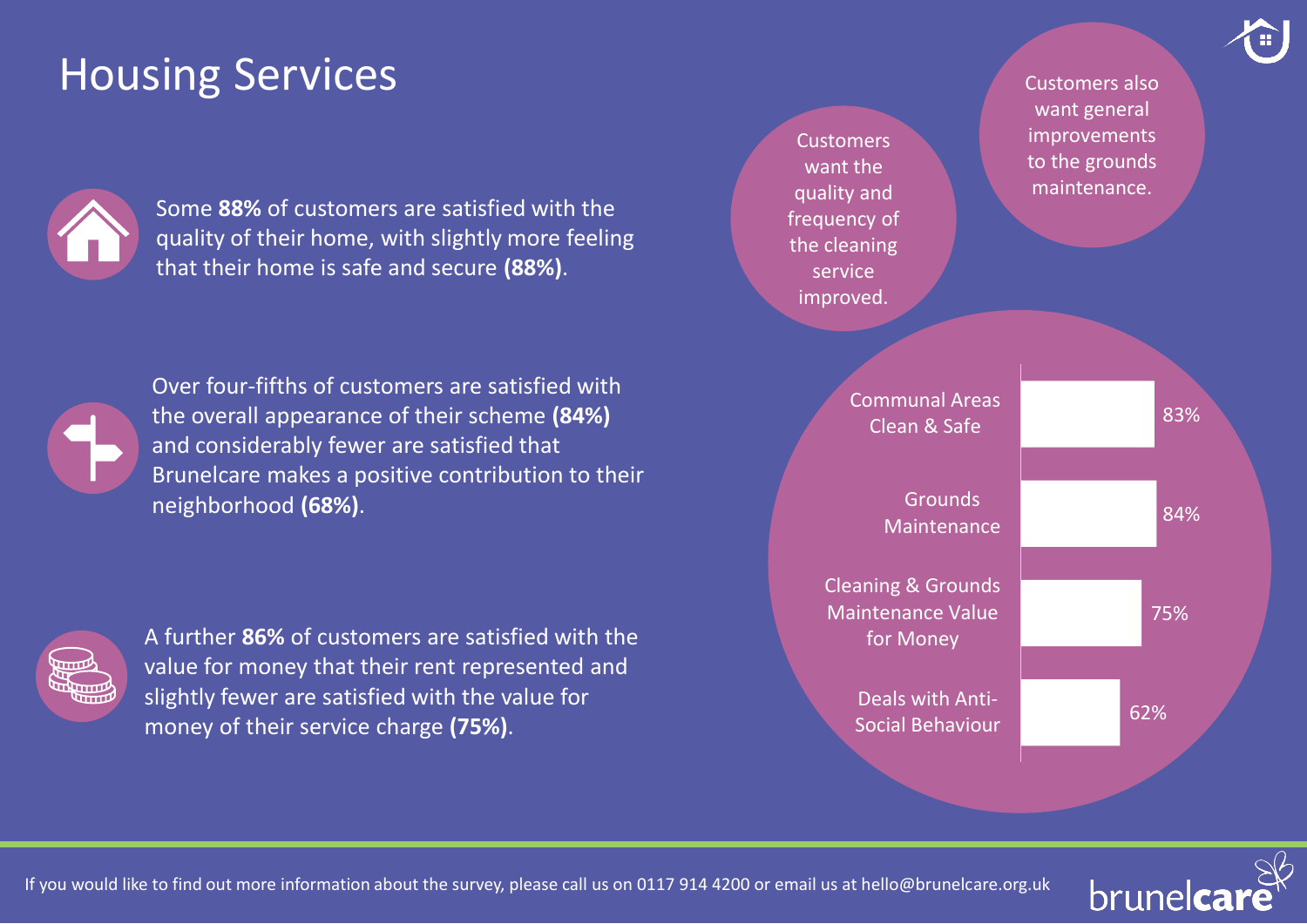

# Repairs & Maintenance

Four-fifths of customers are satisfied with the way Brunelcare deals with repairs and maintenance **(81%)**.





Of the two-thirds of customers who have had a repair completed by Brunelcare in their home in the last 12 months **(64%)**, around nine in ten customers were satisfied with the service they received on this occasion **(87%)** and a further **85%** were satisfied that the repair was completed right first time.



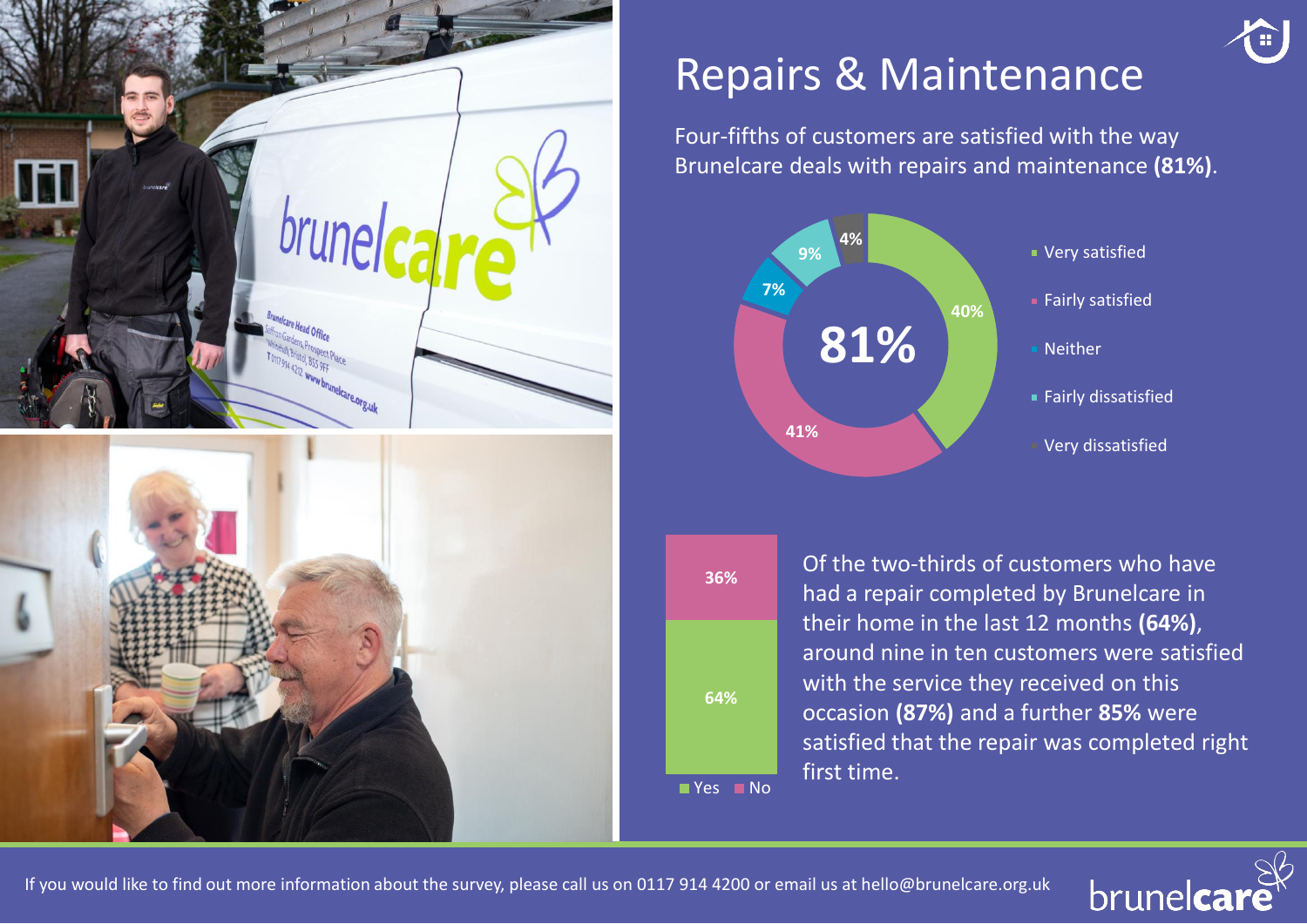# Communications & Engagement



Some **85%** of customers feel that Brunelcare has friendly and approachable staff. However, slightly less **(79%)** feel that Brunelcare is easy to deal with as a whole.



Just under two-thirds of customers feel that Brunelcare listens to their views and acts upon them **(60%)** and a further **56%** are satisfied that they have a say in how Brunelcare manages its services.



Almost four-fifths of customers are satisfied that Brunelcare keeps them informed **(79%)** and over two-thirds feel that they are kept suitably engaged by Brunelcare **(67%)**.



Of the customers who have made a complaint to Brunelcare, over half are satisfied with how they deal with complaints **(56%)**.





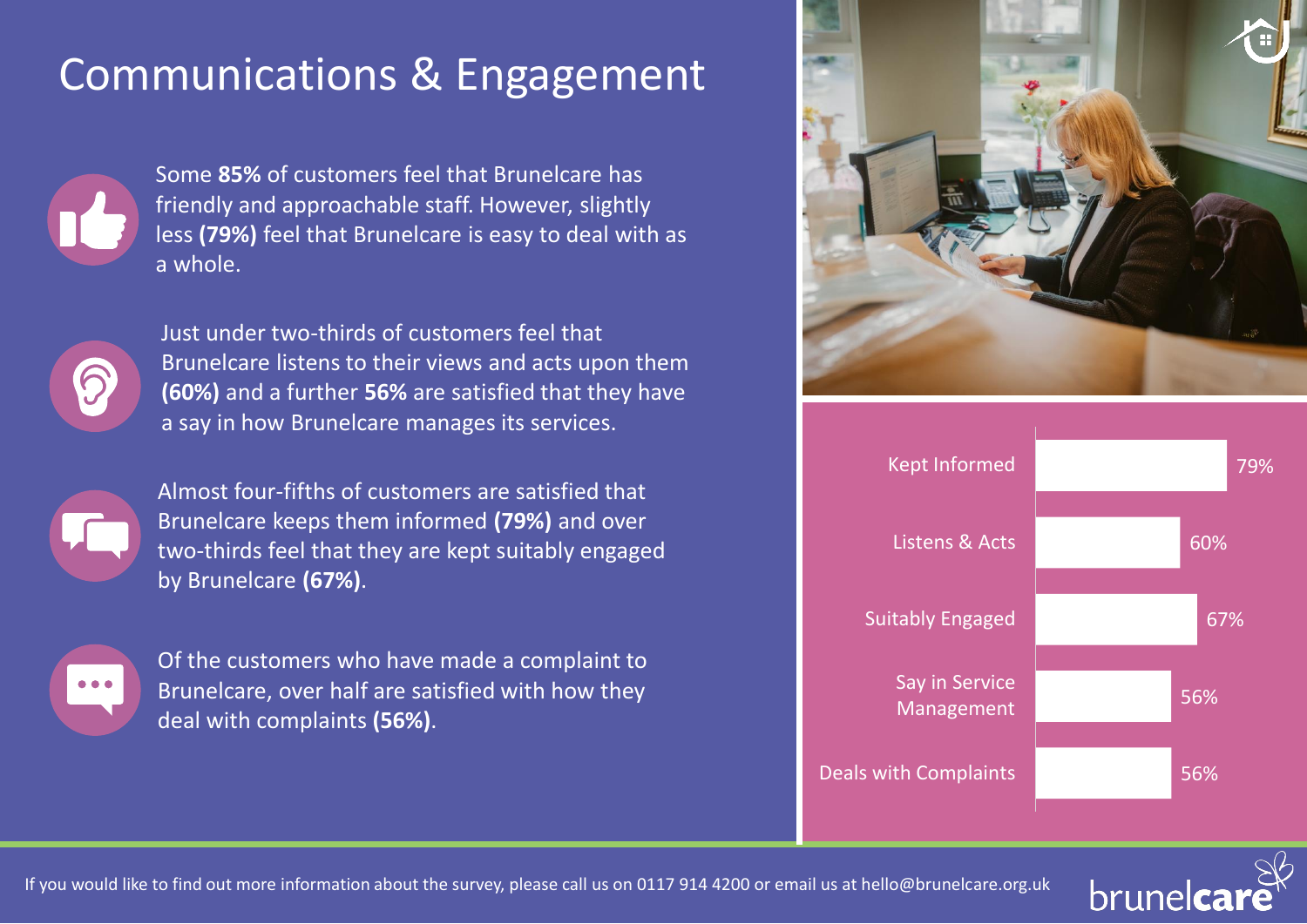### Customers' Homes & Lives

Almost nine in ten customers agree that they are proud to call where they live their home **(89%)** and slightly less agree that they feel that their home is safe and secure **(85%)**.

The majority of customers agree that they are financially comfortable in a Brunelcare property **(85%)**, they are warm and comfortable **(92%)** and that they feel they have long-term stability **(91%)**.

Three-quarters of customers agree that living in a Brunelcare property enables them to have the social life they wish to have **(75%)**.

89% 85% 91% 85% 92% 66% 75% 72% Proud to Call My Home Home is Safe & Secure Long-Term Stability Financially Comfortable Warm & Comfortable Safe & Welcome in Local **Community** Enables Social Life Support & Assistance

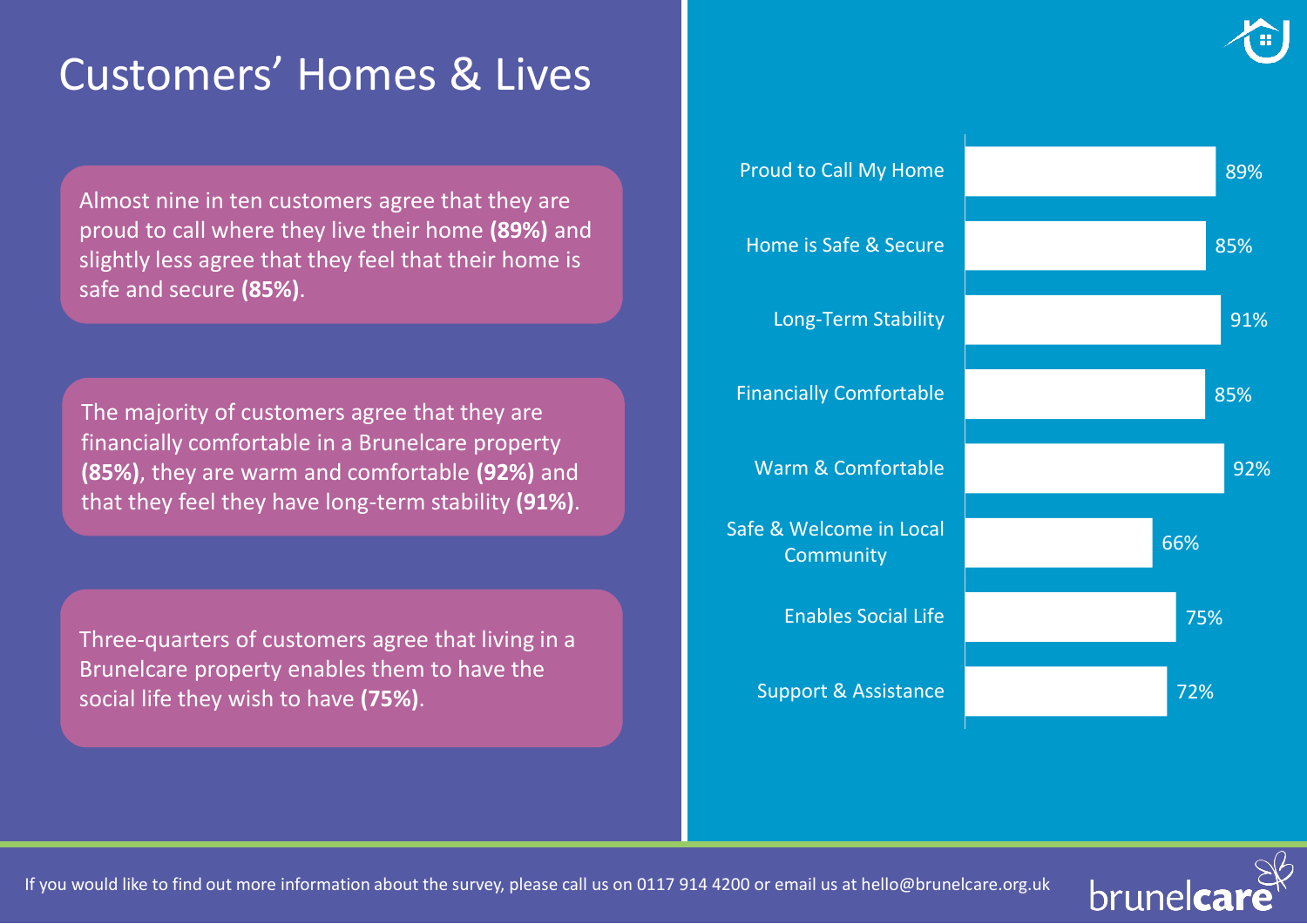### Improving Services

Customers were asked if there was one thing that Brunelcare could do to improve its services, what would they like it to be. Some **303** comments were received from customers about what could be improved, **5%** are positive and a further **12** customers gave 'no comment' or a neutral answer and it could be construed that they don't feel improvement is necessary.

There were a wide variety of suggestions for improvement and these are summarised in the chart across. Some **19%** of comments concern communications and information, **11%**  customer contact, **10%** tenant services and management, **8%** day-to-day repair, **7%** communal areas and **7%**  organisational policies.



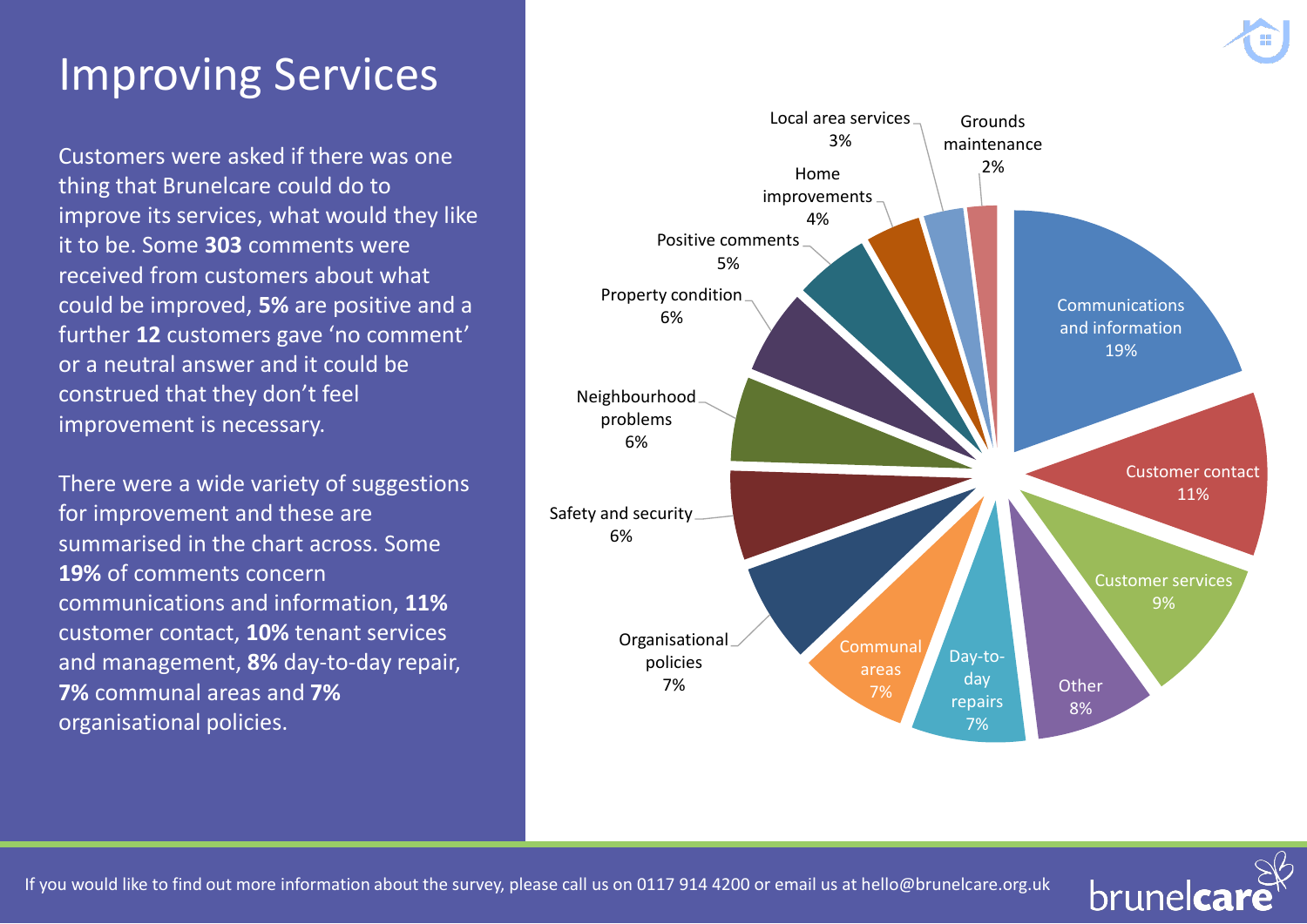# Recommending Brunelcare



Customers were also asked how likely they would be to recommend **Brunelcare** to other people. This is a **0-10 point rating** those who would recommend the organisation score **9 or 10**, those unsure score **7 or 8** and those who wouldn't recommend them **score 6 or below**.



Over a half of customers are very loyal and happy to recommend Brunelcare **(54%)**, some **19%** are unsure and **27%** wouldn't recommend them, feeling rather more negative about the organisation.



brunel

If you would like to find out more information about the survey, please call us on 0117 914 4200 or email us at hello@brunelcare.org.uk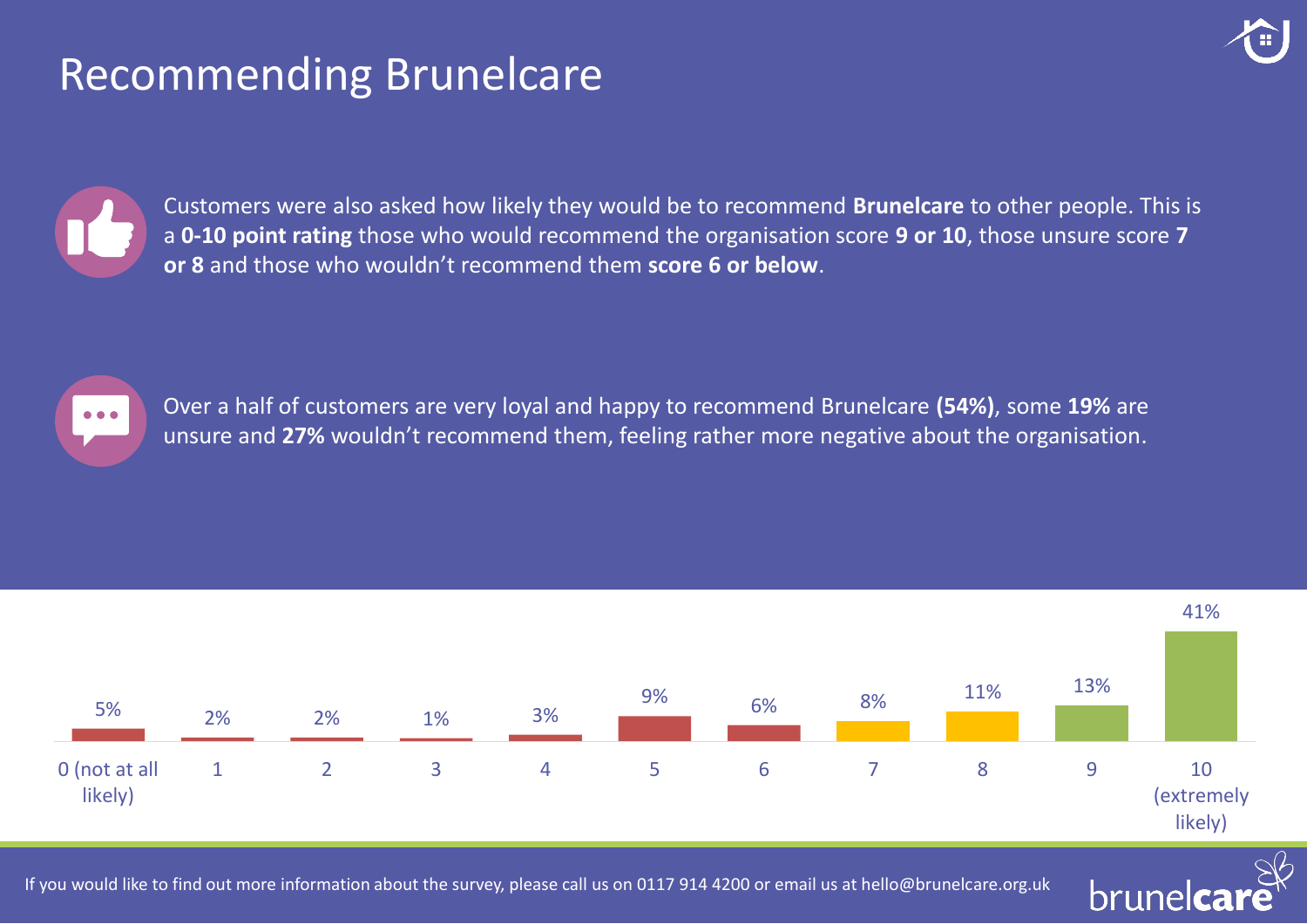

brunel

#### You Say – We Do

Carrying out this survey is just part of the work Brunelcare does to involve you in developing services. As well as publishing the results of the survey, Brunelcare plans to put the findings to good use by working with customers to further improve the services they provide.